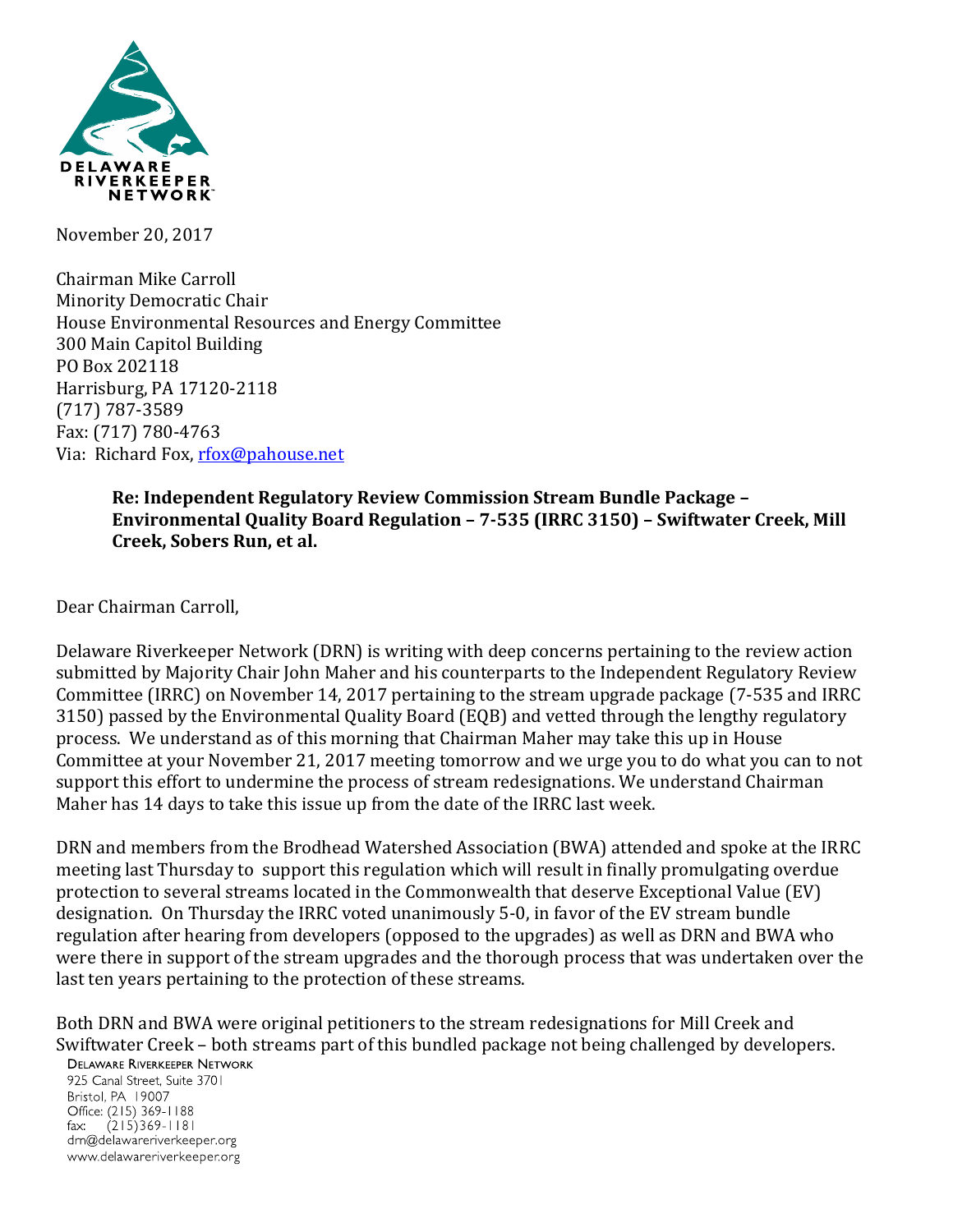These petitions were submitted in Feb 2011 (Mill Creek, Berks Co.) and July, 2007 (Swiftwater Creek, Monroe Co.) respectively and have undergone the public process and thorough scientific review and analysis by the Department of Environmental Protection (DEP) over the last ten years. Due to the stream's biological diversity at the time of DEP sampling, both streams were placed on DEP's Existing Use table and have been present there for interim protections and permit reviews since post sampling analysis warranted stream protection as required under the Clean Water Act and anti-degradation regulations. The DEP made final recommendations for these streams for upgrades to the EQB in August 2017 and the EQB passed this bundled package of stream upgrades at that time.

As pointed out by IRRC members at the Thursday meeting, it is important to note that this developer (Pocono Manor Inn) was able to build a large expansion of its resort complex (Kalahari Resort) since the Swiftwater Creek was on the existing use table for EV. In other words, despite false claims made by development interests about special protection regulations and how they stop development – the developer was able to build in the headwaters of Swiftwater Creek, Kalahari Resort which includes: 977 luxury guest rooms and suites, a 220,000 square foot indoor water park, a seasonal outdoor water area, a 230,000 square foot convention center, a 40,000 square foot arcade and a 6,000 square feet retail space including four full-service restaurants. The protection of the Upper Swiftwater Creek as Exceptional Value did not deter that construction, plans were reviewed by the Monroe County Conservation District and necessary permits were issued and construction took place. Although numerous violations occurred at the site during construction, Exceptional Value Use protection did not deter the approval and building of this development project. To now have a flurry of developer interests coming in after the scientific review and reports and public process is almost complete to attempt to undermine this lengthy and thorough upgrade process that followed all procedures is an insult to the watershed groups, the petitioners, and the very cleanest streams that remain in the state that deserved this EV protection long ago.

Furthermore, it is unclear how the other bundled streams in this petition package – Mill Creek, Sobers Run - could be reviewed and held up by the legislature now if the House Committee decides to act on this undermining of stream protections in the next 14 days at the behest of developer pressure opposed to Swiftwater Creek alone.

In February, 2007, Delaware Riverkeeper Network and allies assisted with the publication of the "Effects of Special Protection Designation on Pennsylvania Streams" (downloadable at this link) [http://www.delawareriverkeeper.org/sites/default/files/resources/Reports/Effects%20of%20Speci](http://www.delawareriverkeeper.org/sites/default/files/resources/Reports/Effects%20of%20SpecialProtection.CommGuide02.08.07.FINAL.pdf) [alProtection.CommGuide02.08.07.FINAL.pdf](http://www.delawareriverkeeper.org/sites/default/files/resources/Reports/Effects%20of%20SpecialProtection.CommGuide02.08.07.FINAL.pdf) to help assist communities facing fear tactics by developers claiming that EV designation halts development. This claim is factually untrue and is once again, in Monroe County, being used to undermine requirements of the Clean Water Act. Furthermore, Pennsylvanians overwhelmingly want their streams and water protected. Many petitions in fact, have been submitted by broad Pennsylvania communities over the last decade and more to encourage protection of our cleanest streams while also encouraging smart development that takes into account water protection. DRN believes for the legislature to take up this unpopular viewpoint or review, would go against what the public wants in way of stream protections and also flies in the face of Article 1 Section 27 of the Pennsylvania Constitution that gives every Pennsylvanian here now and for future generations the right to clean water and a healthy environment.

In your role as Chair, we ask you to not support and to scrutinize any attempt by the Committee or the legislature to undermine this process and the scientific integrity of the DEP in the stream upgrade process and instead support the Exceptional Value streams that are deserving of these protections.